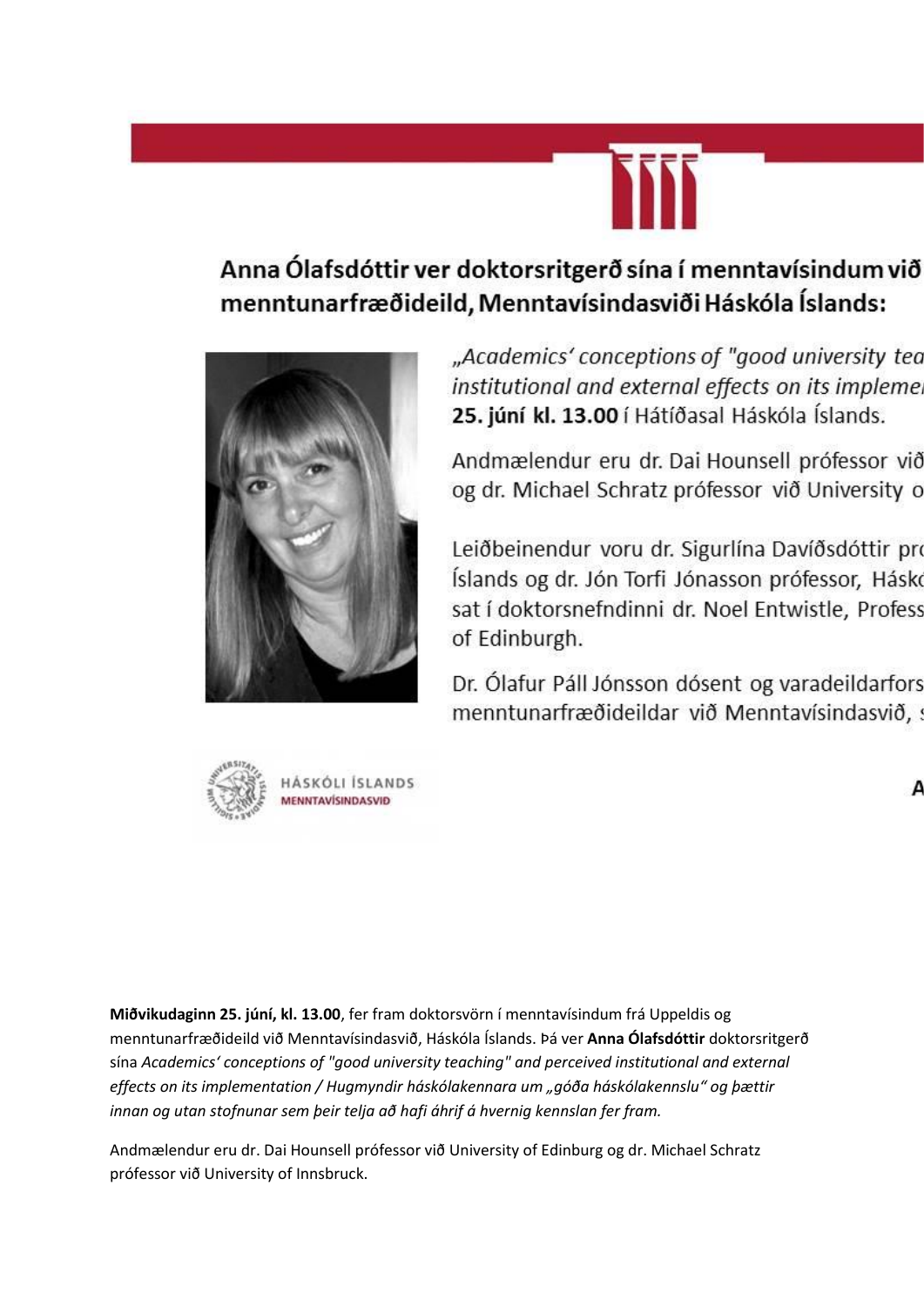Leiðbeinendur Önnu voru dr. Sigurlína Davíðsdóttir prófessor emerita, Háskóla Íslands og dr. Jón Torfi Jónasson prófessor, Háskóla Íslands, en auk þeirra sat í doktorsnefndinni dr. Noel Entwistle, Professor Emeritus, University of Edinburgh.

Dr. Ólafur Páll Jónsson dósent og varadeildarforseti Uppeldis og menntunarfræðideildar Menntavísindasviðs stjórnar athöfninni.

## **Um verkefnið**

Ritgerðin greinir frá rannsókn sem hafði að meginmarkmiði að greina hvað háskólakennarar álíta "góða háskólakennslu", hvaða aðstæður í kennsluumhverfinu þeir telja nauðsynlegar til að hægt sé að kenna á þann hátt og hvaða þættir, hvort heldur er innan eða utan stofnunar, þeim finnst að ráði því hvort kennslan verði góð. Rannsóknin var tilviksrannsókn og tilvikið háskólastofnun á Íslandi. Skoðuð voru stefnuskjöl, lög og reglugerðir frá stjórnvöldum, og stefnuskjöl stofnunarinnar. Einnig voru tekin viðtöl við háskólakennara og stjórnendur í stofnuninni og voru það megingögn rannsóknarinnar. Í þriðja lagi var spurningalisti lagður fyrir alla kennara sem gegndu fastri akademískri stöðu innan stofnunarinnar. Fjórir þættir einkenna hugmyndir háskólakennara um "góða háskólakennslu", í fyrsta lagi áhersla á ríkuleg gagnvirk samskipti nemenda og kennara, í öðru lagi kennsluundirbúningur sem miðar að því að hlúa að og efla skilning nemenda á viðfangsefninu, en tryggir um leið sem best jákvæða upplifun kennaranna sjálfra af samverunni við nemendur, í þriðja lagi notkun leiðsagnarmats sem hefur það að markmiði að styðja við námið og efla skilning og að síðustu áhersla á ýmis almenn námsmarkmið til viðbótar markmiðum sem tengjast beint fagþekkingu á því sviði sem námið tekur til. Rannsóknin sýndi að háskólakennarar álíta að til þess að þeir geti haldið úti slíkri kennslu þurfi að skapa kennsluumhverfi sem hvetji til virks náms og hún kalli einnig á að kennarinn horfi á námið af sjónarhóli nemendanna. Það er skýr skoðun kennaranna að fjöldi nemenda í námskeiðum og skipulag kennslurýmis ráði því hvort hægt sé að skipuleggja kennsluna þannig að nemendur verði virkir en einnig ráðist það af því hvort nemendur séu sjálfir reiðubúnir til að vera virkir þátttakendur í kennslunni. Kennarar telja sig geta betur sett sig í spor nemendanna með því að viðhafa leiðsagnarmat með skjótri og styðjandi endurgjöf. Kennarar töldu mikilvægt að þeir hefðu tækifæri til að nýta eigin rannsóknir eða rannsóknir af eigin fræðasviði sem hluta af kennsluefni námskeiða og einnig töldu þeir æskilegt að geta minnkað vægi prófa í námsmati. Niðurstöðurnar gefa vísbendingar um að reiknilíkan stjórnvalda sem ákvarðar fjárframlag til háskólastofnana virki sem mótandi kraftur í kennslunni. Líkanið eins og það birtist í framkvæmd var almennt álitið hindra að kennarar gætu nýtt þær leiðir sem þeir annars kysu að nota í kennslu sinni og þannig ynni það gegn hugmyndum kennara um góða háskólakennslu. Niðurstöður sýndu einnig að kennurunum finnst almennt að viðmiðin sem stofnunin notar við að veita framgang í starfi gefi kennslu ekki nægjanlegt vægi miðað við mikilvægi þess þáttar í starfi háskólakennara. Meginniðurstaða rannsóknarinnar er að mikilvægt sé að efla skilning allra sem koma að ákvörðunum um málefni og starfsemi háskóla á gagnvirkni ákvarðanna sem teknar eru á stjórnvaldsstiginu, stofnanastiginu og einstaklingsstiginu.

Rannsóknin var styrkt af Rannsóknasjóði Háskólans á Akureyri.

## **Enska**

This thesis reports a study that had the overall aim to identify what university teachers believe to be "good university teaching", what they judge to be the conditions necessary to be able to teach in that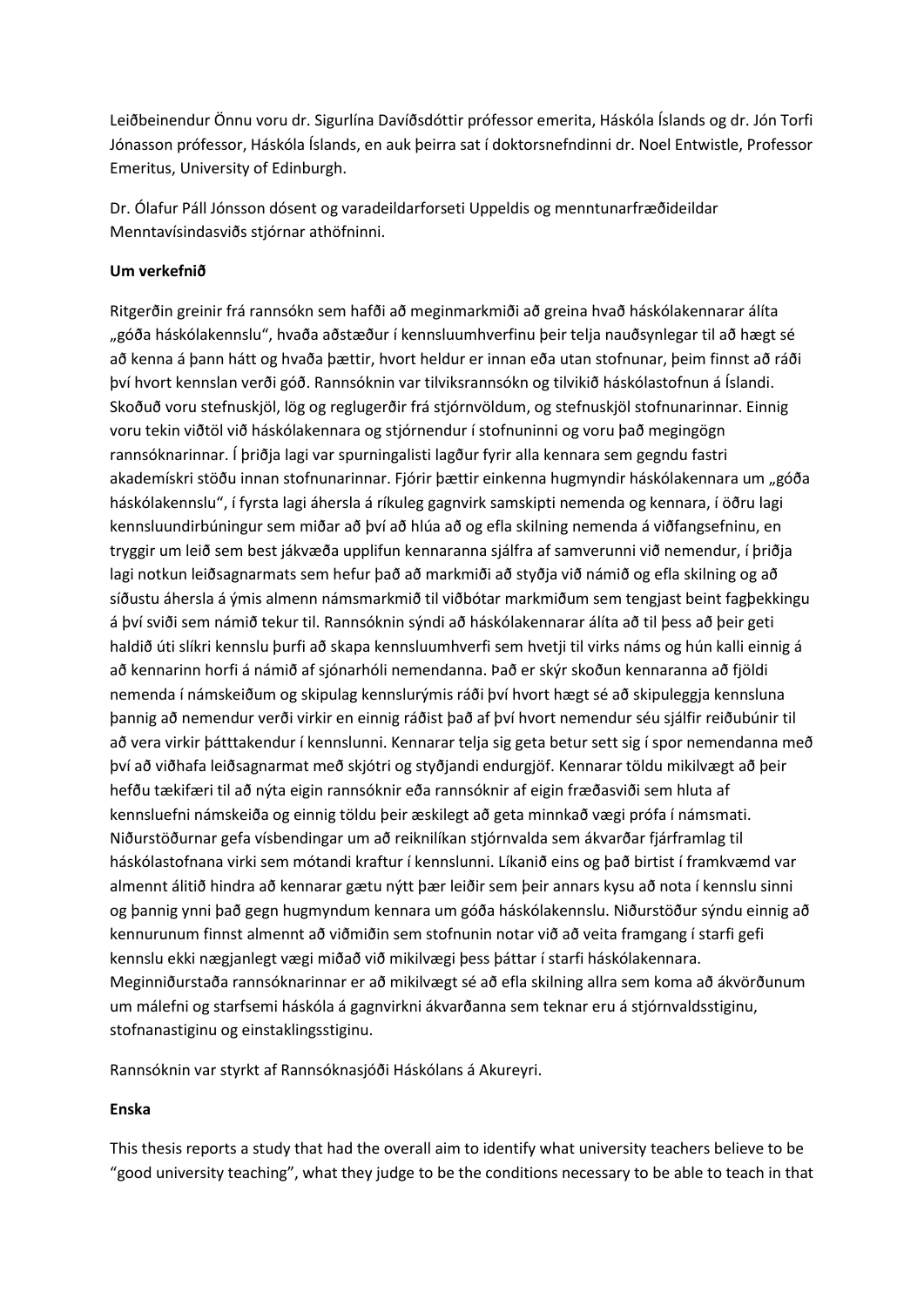way, and what factors, institutional and external, are seen to affect the implementation of good teaching practices.

A mixed-methods approach was used, conducting a case study of a single university institution in Iceland, and collecting and analysing data from different levels. Documentary data from the governmental level and the institution were reviewed. Following that, individual in-depth interviews with academic staff and administrators were conducted and these were the main focus the study. Subsequently a questionnaire survey, based on an analysis of the interviews, but also including the Approaches to Teaching Inventory (ATI), was distributed to all staff in the institution that had a permanent academic position.

The findings are that teachers, on the whole, see good teaching as being characterized by emphasis on rich teacher-student interaction, preparation of a kind which fosters student understanding and good teaching experiences, the use of formative assessment designed to facilitate learning and foster understanding, and recognition of various generic aims as important in addition to theoretical knowledge in a specific field.

The conditions that teachers believe to be essential for them to carry out "good teaching" are conditions that "encourage active learning" and "show concern for the student perspective". "Active learning" is seen as depending on appropriate class size, suitable classrooms, and having students who are actively responsive in class. "Concern for the student perspective" is seen in terms of providing formative assessment, with prompt and helpful feedback. Additional dimensions of favourable conditions described being able to use own research or field of research as a part of the course content and move away from over-reliance on examinations.

The findings indicate that governmental edicts work in various ways as moulding forces, affecting university teaching, when implemented at institutional level, through policy procedures. One such is the model that determines the financial contribution to universities. The findings indicate that the model, as it works, acts as an inhibitor to preferred approaches to teaching and contradicts ideas of what constitutes teaching of good quality. The findings revealed that the promotion criteria, used by the institution are perceived as not really rewarding teaching considering its importance.

Based on the findings it is concluded that a better understanding of the way in which decisions at the three different levels interact could help to ensure that the implementation of policy works in ways which encourage quality teaching and learning and provides more effective advice to staff on how to cope in any unfavourable circumstances that might inhibit good teaching in their discipline. But, not least it is a matter of concern to what extent the ideas held by academic staff, and their expertise as scholars in their field, are allowed to guide and influence policy procedures.

## **Um doktorsefnið**

Anna Ólafsdóttir lauk stúdentsprófi frá MR 1975, grunnskólakennaraprófi frá KHÍ árið 1983, og M.Ed. – prófi í uppeldis- og menntunarfræði frá sama skóla árið 2003. Anna starfaði um árabil við almenna kennslu og tónmenntakennslu á grunnskólastigi, tónlistarkennslu í tónlistarskólum og kennslu í tölvuog upplýsingatækni á ýmsum aldursstigum. Hún var verkefnisstjóri Menntasmiðju kvenna á Akureyri árið 1999-2000 en hóf haustið 2000 störf við Háskólann á Akureyri, fyrst sem verkefnastjóri fjarkennslu, en frá 2004 hefur hún gegnt akademískri stöðu við stofnunina og er nú starfandi dósent